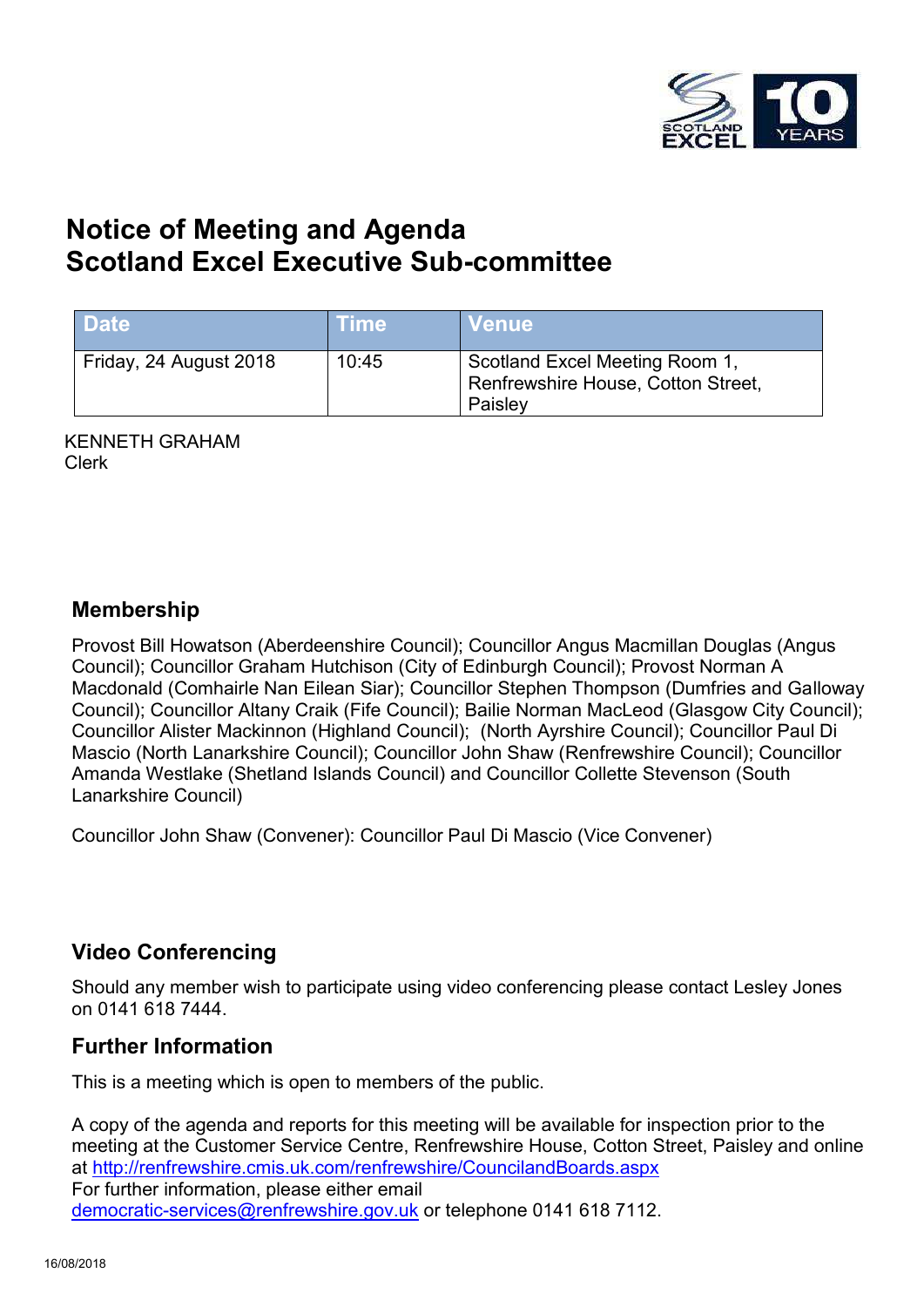### **Members of the Press and Public**

Members of the press and public wishing to attend the meeting should report to the customer service centre where they will be met and directed to the meeting.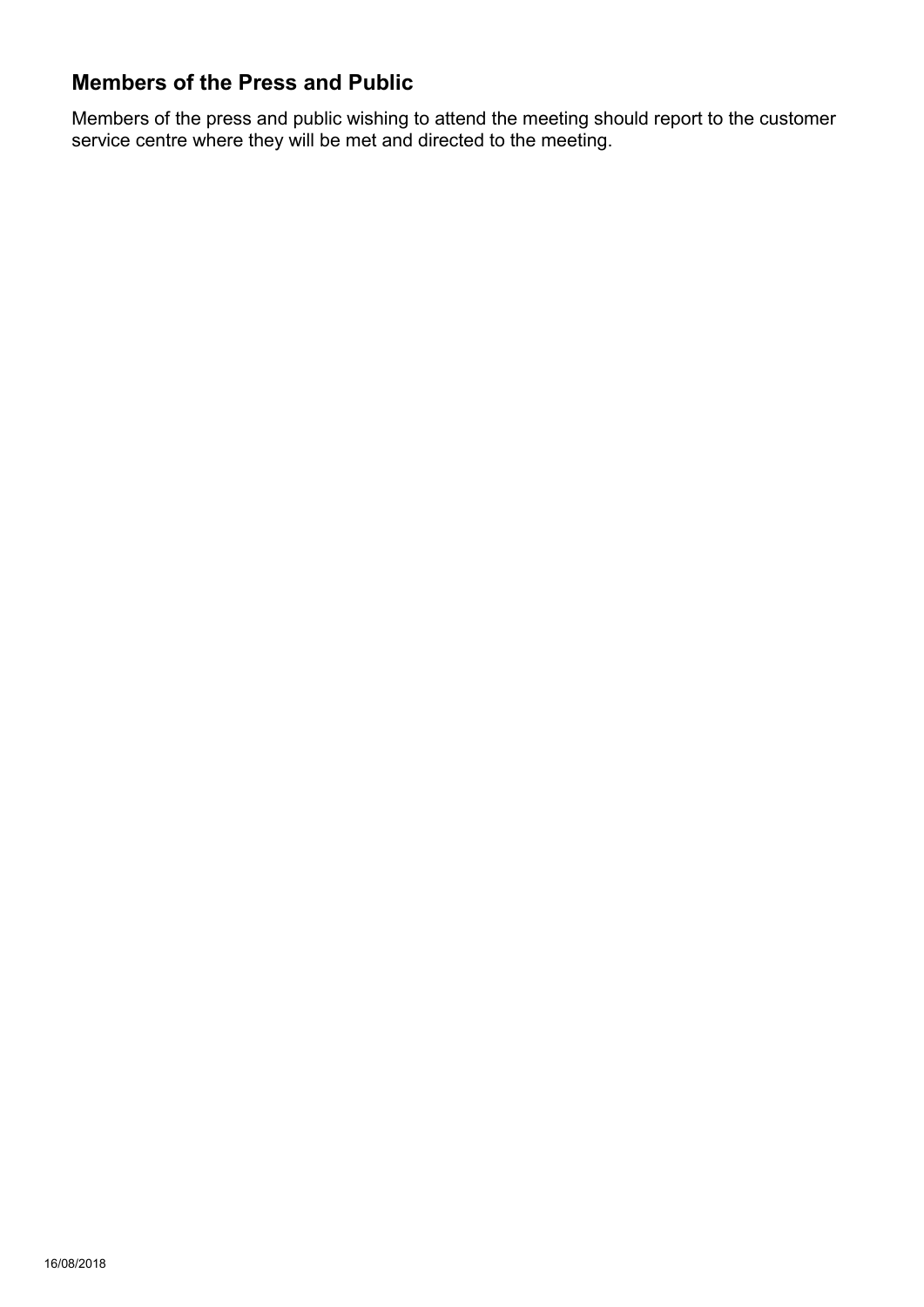## **Items of business**

## **Apologies**

Apologies from members.

### **Declarations of Interest**

Members are asked to declare an interest in any item(s) on the agenda and to provide a brief explanation of the nature of the interest.

| 1           | <b>Minute of the Executive Sub-committee</b>                              | $5 - 8$   |
|-------------|---------------------------------------------------------------------------|-----------|
|             | Minute of meeting of the Executive Sub-committee held on 29 June<br>2018. |           |
| $\mathbf 2$ | <b>Revenue Budget Monitoring</b>                                          | $9 - 12$  |
|             | Joint Report by Treasurer and Director of Scotland Excel.                 |           |
| 3           | <b>Contract for Approval</b>                                              |           |
| 3(a)        | <b>Provision and Delivery of Washroom Solutions and</b>                   | $13 - 26$ |
|             | <b>Sanitary Products</b>                                                  |           |
|             | Report by Director of Scotland Excel.                                     |           |
| 3(b)        | <b>Supply and Delivery of First Aid Materials</b>                         | $27 - 34$ |
|             | Report by the Director of Scotland Excel.                                 |           |
| 3(c)        | <b>Domestic Gas Boiler Maintenance</b>                                    | $35 - 50$ |
|             | Report by the Director of Scotland Excel.                                 |           |
| 3(d)        | <b>Supply and Delivery of Road Maintenance Materials</b>                  | $51 - 62$ |
|             | Report by the Director of Scotland Excel.                                 |           |
| 3(e)        | <b>Supply and Delivery of Street Lighting Materials</b>                   | $63 - 74$ |
|             | Report by the Director of Scotland Excel.                                 |           |
| 3(f)        | <b>Treatment and Disposal of Recyclable and Residual</b>                  | 75 - 84   |
|             | <b>Waste</b>                                                              |           |
|             | Report by the Director of Scotland Excel.                                 |           |
| 4           | <b>Request for Associate Membership: Wise Group</b>                       | $85 - 86$ |
|             | Report by the Director of Scotland Excel.                                 |           |
| 5           | <b>Employee Absence Management Report</b>                                 | $87 - 90$ |
|             | Report by the Director of Scotland Excel.                                 |           |